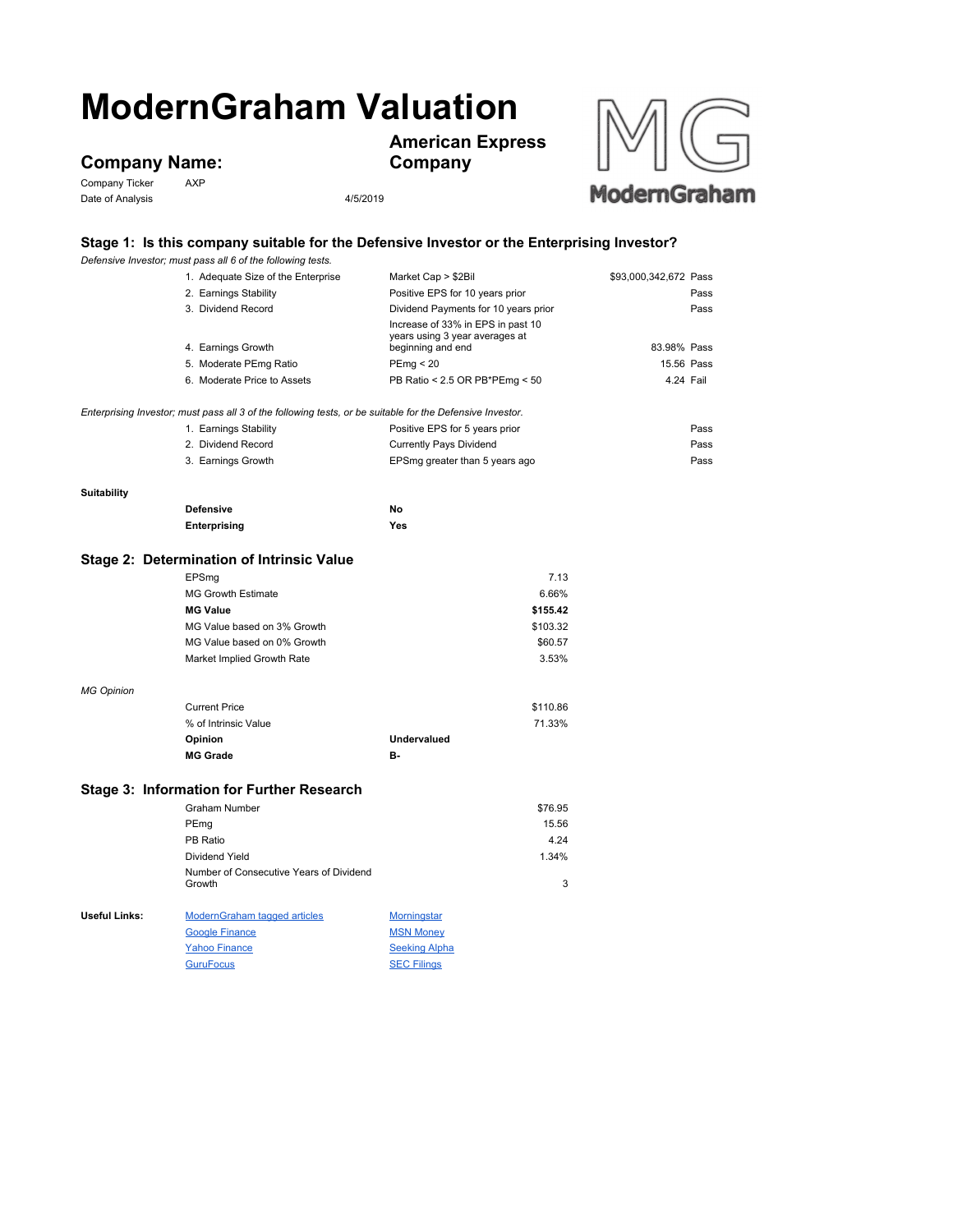| <b>EPS History</b> |        | <b>EPSmg History</b>                                |                   |
|--------------------|--------|-----------------------------------------------------|-------------------|
| Next Fiscal Year   |        |                                                     |                   |
| Estimate           |        | \$10.00 Next Fiscal Year Estimate                   | \$7.13            |
| Dec2018            | \$7.91 | Dec2018                                             | \$5.60            |
| Dec2017            | \$2.99 | Dec2017                                             | \$4.57            |
| Dec2016            | \$5.61 | Dec2016                                             | \$5.24            |
| Dec2015            | \$5.05 | Dec2015                                             | \$4.94            |
| Dec2014            | \$5.56 | Dec2014                                             | \$4.71            |
| Dec2013            | \$4.88 | Dec2013                                             | \$4.04            |
| Dec2012            | \$3.89 | Dec2012                                             | \$3.43            |
| Dec2011            | \$4.12 | Dec2011                                             | \$3.11            |
| Dec2010            | \$3.35 | Dec2010                                             | \$2.64            |
| Dec2009            | \$1.54 | Dec2009                                             | \$2.40            |
| Dec2008            | \$2.32 | Dec2008                                             | \$2.84            |
| Dec2007            | \$3.36 | Dec2007                                             | \$3.02            |
| Dec2006            | \$2.99 | Dec2006                                             | \$2.77            |
| Dec2005            | \$2.97 | Dec2005                                             | \$2.50            |
| Dec2004            | \$2.68 | Dec2004                                             | \$2.18            |
| Dec2003            | \$2.30 | Dec2003                                             | \$1.90            |
| Dec2002            |        | \$2.01 Balance Sheet Information                    | 12/1/2018         |
| Dec2001            |        | Long-Term Debt & Capital Lease<br>\$0.98 Obligation | \$58,423,000,000  |
| Dec2000            |        | \$2.07 Total Assets                                 | \$188,602,000,000 |
| Dec1999            |        | \$1.81 Intangible Assets                            | \$3,347,000,000   |
|                    |        | <b>Total Liabilities</b>                            | \$166,312,000,000 |
|                    |        | Shares Outstanding (Diluted Average)                | 853,000,000       |